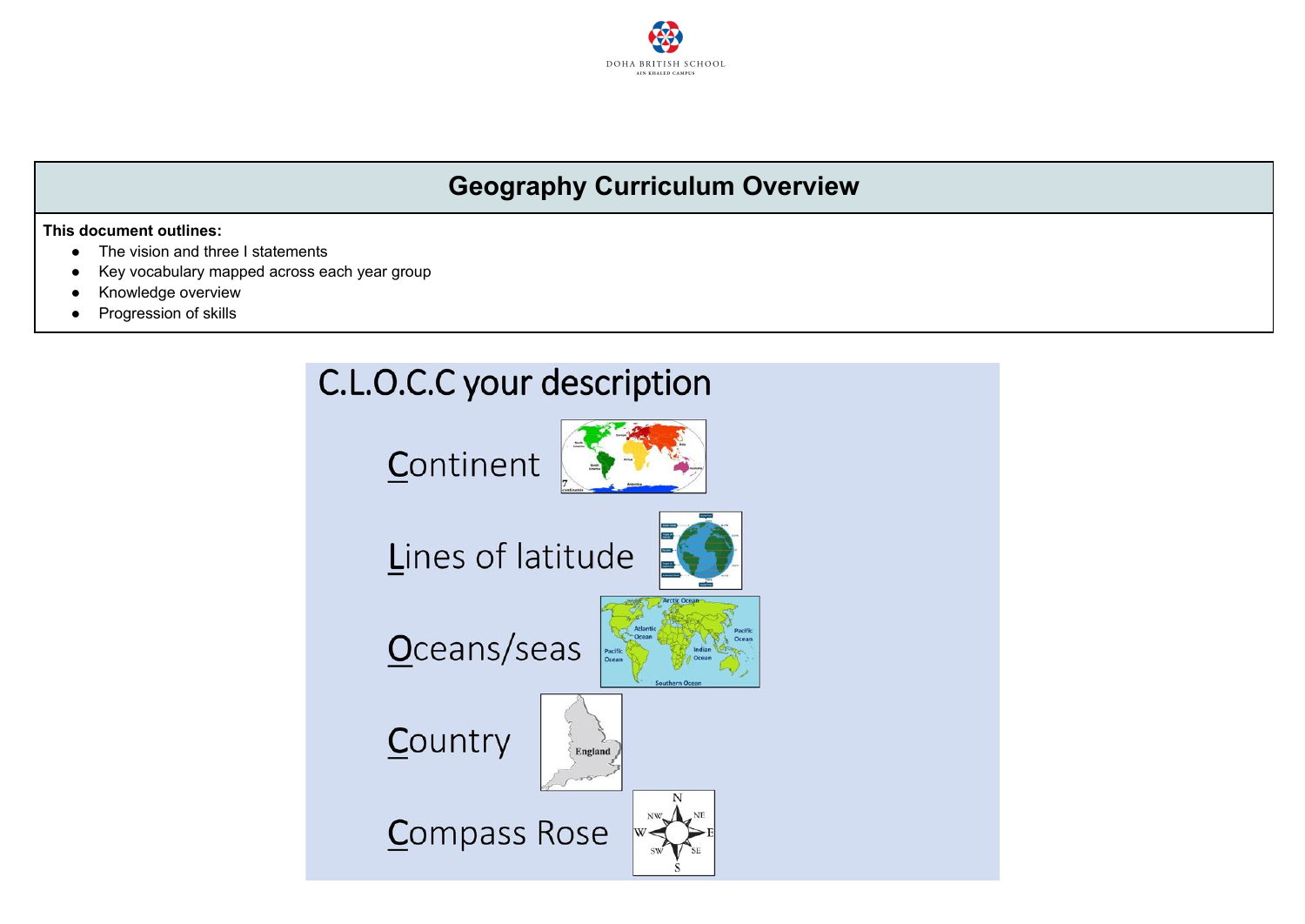

## **Vision**

**Our geography curriculum will provide children with the knowledge, skills and understanding to inspire them to become global, sustainable citizens.**

| Intent                                                                                                                                                                                                                                                                                                                                                                                                                                                                                                                                                                                                                                                                                                                                                                                                                                                                                                                                                                                                                                                                                                                                                                        | <b>Implementation</b>                                                                                                                                                                                                                                                                                                                                                                                                                                                                                                                                                                                                                                                                                                                                                                                                                                                                               |                                                                                                                                                            | <b>Impact</b>                                                                                                                                                                                                                                                                                                                                                                                                                                                                                                                                                                                                                                                                                                                                                                                                                                                                                                                                                                                                                                                                                                             |
|-------------------------------------------------------------------------------------------------------------------------------------------------------------------------------------------------------------------------------------------------------------------------------------------------------------------------------------------------------------------------------------------------------------------------------------------------------------------------------------------------------------------------------------------------------------------------------------------------------------------------------------------------------------------------------------------------------------------------------------------------------------------------------------------------------------------------------------------------------------------------------------------------------------------------------------------------------------------------------------------------------------------------------------------------------------------------------------------------------------------------------------------------------------------------------|-----------------------------------------------------------------------------------------------------------------------------------------------------------------------------------------------------------------------------------------------------------------------------------------------------------------------------------------------------------------------------------------------------------------------------------------------------------------------------------------------------------------------------------------------------------------------------------------------------------------------------------------------------------------------------------------------------------------------------------------------------------------------------------------------------------------------------------------------------------------------------------------------------|------------------------------------------------------------------------------------------------------------------------------------------------------------|---------------------------------------------------------------------------------------------------------------------------------------------------------------------------------------------------------------------------------------------------------------------------------------------------------------------------------------------------------------------------------------------------------------------------------------------------------------------------------------------------------------------------------------------------------------------------------------------------------------------------------------------------------------------------------------------------------------------------------------------------------------------------------------------------------------------------------------------------------------------------------------------------------------------------------------------------------------------------------------------------------------------------------------------------------------------------------------------------------------------------|
| We aim to provide our children with the opportunities to<br>explore their surroundings, communities and wider<br>geographical issues through engaging lessons coupled with<br>exciting opportunities, both theoretical and practical. We<br>recognise the importance of raising children as responsible,<br>curious thinkers who are able to process new information,<br>reflect on it, think critically, and apply knowledge and skills to<br>overcome challenges in our ever-changing world.<br>Understanding both human and physical geography will<br>enable our children to have a better understanding of<br>themselves and the wider society they live in as they grow up<br>to be caring, responsible adults who can influence the future<br>of our planet.                                                                                                                                                                                                                                                                                                                                                                                                           | To ensure that pupils develop a secure knowledge that they<br>can build on, our Geography curriculum is designed to<br>competently cover the main strands: locational and place<br>knowledge, human and physical geography and fieldwork.<br>When covering each of these strands, the content will be<br>carefully sequenced and covered by each year group; staff will<br>model explicitly the subject-specific vocabulary and skills.<br>Teachers use a clear sequence of progression documents to<br>ensure all skills are covered and to provide clear objectives<br>and outcomes. Knowledge organisers will be used to map out<br>the unit of work for children to refer to.<br>Children will be given a variety of experiences both in and out<br>of the classroom where appropriate to create memorable<br>learning opportunities and to further support and develop their<br>understanding. |                                                                                                                                                            | By the end of their primary education our learners will have gained<br>a rich body of geographical knowledge and a wide range of<br>transferable skills, which they can apply to other subjects and<br>contexts. We assess on a termly basis in order to build a rounded<br>picture of each child as a geographer, using practical opportunities,<br>quizzes, discussions and presentations. This enables teachers to<br>set appropriate, progressive targets and challenge children in their<br>thinking and learning. We aspire for children to leave being able to<br>debate and discuss geographical issues and to be able to reflect<br>and form their own opinions on matters such as climate change<br>and natural disasters. We measure our impact based on pupils'<br>confidence to ask and explore questions to further their own<br>geographical knowledge and understanding.                                                                                                                                                                                                                                  |
|                                                                                                                                                                                                                                                                                                                                                                                                                                                                                                                                                                                                                                                                                                                                                                                                                                                                                                                                                                                                                                                                                                                                                                               |                                                                                                                                                                                                                                                                                                                                                                                                                                                                                                                                                                                                                                                                                                                                                                                                                                                                                                     | <b>National Curriculum requirements</b>                                                                                                                    |                                                                                                                                                                                                                                                                                                                                                                                                                                                                                                                                                                                                                                                                                                                                                                                                                                                                                                                                                                                                                                                                                                                           |
| Pupils should be taught:<br>Locational knowledge<br>• name and locate the world's seven continents and five oceans name, locate and identify<br>characteristics of the four countries and capital cities of the United Kingdom and its<br>surrounding seas<br>Place knowledge<br>• understand geographical similarities and differences through studying the human and<br>physical geography of a small area of the United Kingdom, and of a small area in a contrasting<br>non-European country<br>Human and physical geography<br>· identify seasonal and daily weather patterns in the United Kingdom and the location of hot<br>and cold areas of the world in relation to the Equator and the North and South Poles use basic<br>geographical vocabulary to refer to: key physical features, including: beach, cliff, coast, forest,<br>hill, mountain, sea, ocean, river, soil, valley, vegetation, season and weather key human<br>features, including: city, town, village, factory, farm, house, office, port, harbour and shop<br>Geographical skills and fieldwork<br>use world maps, atlases and globes to identify the United Kingdom and its countries, as well |                                                                                                                                                                                                                                                                                                                                                                                                                                                                                                                                                                                                                                                                                                                                                                                                                                                                                                     | Pupils should be taught:<br>Locational knowledge<br>(including day and night)<br>Place knowledge<br>North or South America<br>Human and physical geography | • locate the world's countries, using maps to focus on Europe (including the location of Russia) and<br>North and South America, concentrating on their environmental regions, key physical and human<br>characteristics, countries, and major cities name and locate counties and cities of the United<br>Kingdom, geographical regions and their identifying human and physical characteristics, key<br>topographical features (including hills, mountains, coasts and rivers), and land-use patterns; and<br>understand how some of these aspects have changed over time identify the position and<br>significance of latitude, longitude, Equator, Northern Hemisphere, Southern Hemisphere, the Tropics<br>of Cancer and Capricorn, Arctic and Antarctic Circle, the Prime/Greenwich Meridian and time zones<br>• understand geographical similarities and differences through the study of human and physical<br>geography of a region of the United Kingdom, a region in a European country, and a region within<br>• describe and understand key aspects of: physical geography, including: climate zones, biomes |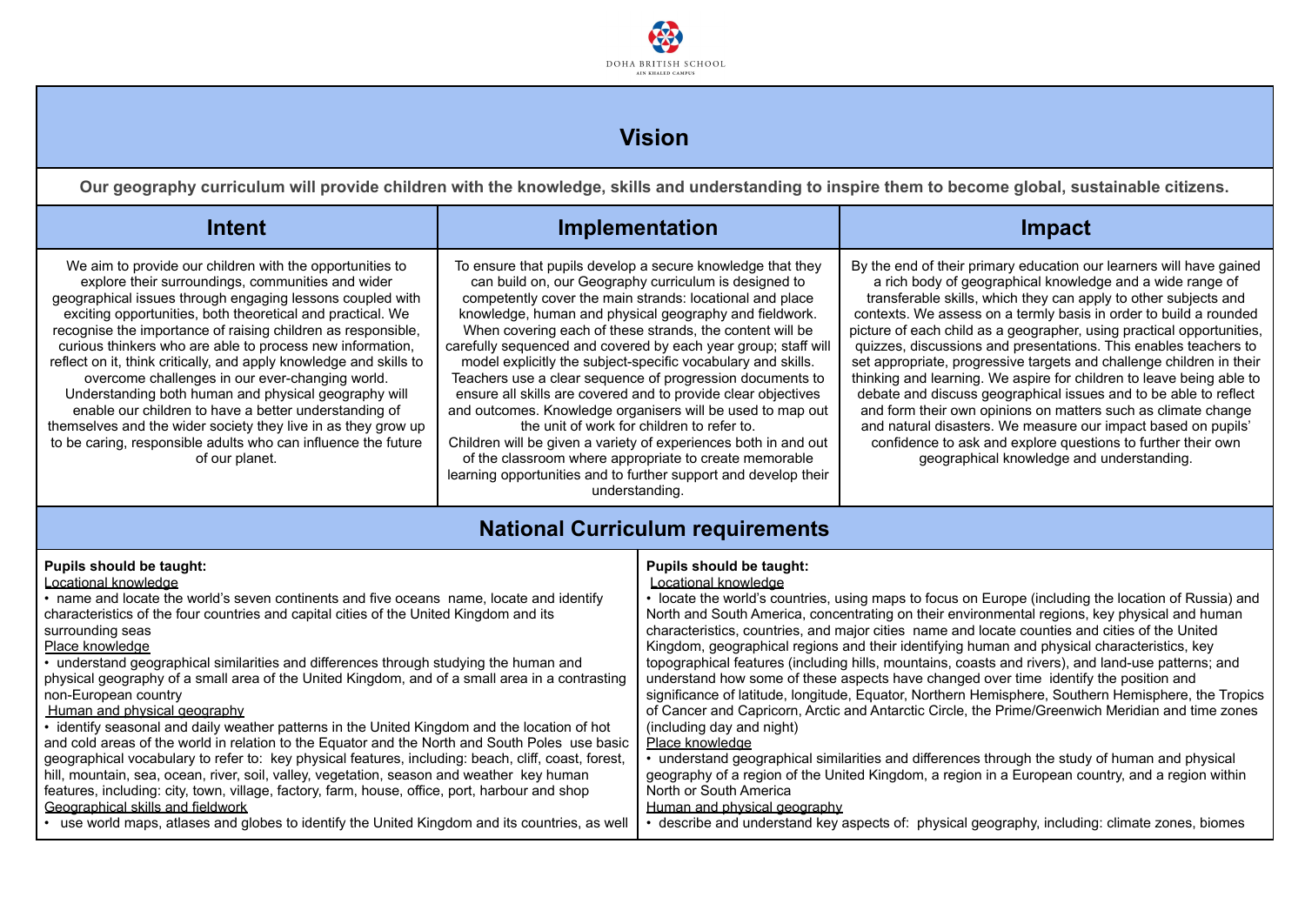

as the countries, continents and oceans studied at this key stage use simple compass directions (North, South, East and West) and locational and directional language [for example, near and far; left and right], to describe the location of features and routes on a map Geography – key stages 1 and 2 3 use aerial photographs and plan perspectives to recognise landmarks and basic human and physical features; devise a simple map; and use and construct basic symbols in a key use simple fieldwork and observational skills to study the geography of their school and its grounds and the key human and physical features of its surrounding environment.

and vegetation belts, rivers, mountains, volcanoes and earthquakes, and the water cycle human geography, including: types of settlement and land use, economic activity including trade links, and the distribution of natural resources including energy, food, minerals and water Geography – key stages 1 and 2 4

#### Geographical skills and fieldwork

• use maps, atlases, globes and digital/computer mapping to locate countries and describe features studied use the eight points of a compass, four and six-figure grid references, symbols and key (including the use of Ordnance Survey maps) to build their knowledge of the United Kingdom and the wider world use fieldwork to observe, measure, record and present the human and physical features in the local area using a range of methods, including sketch maps, plans and graphs, and digital technologies.

| <b>Geography Curriculum map</b> |                                                                        |                                                               |                                                                                   |                                                                                                                                                      |                                                                                                    |                                                                                                                    |
|---------------------------------|------------------------------------------------------------------------|---------------------------------------------------------------|-----------------------------------------------------------------------------------|------------------------------------------------------------------------------------------------------------------------------------------------------|----------------------------------------------------------------------------------------------------|--------------------------------------------------------------------------------------------------------------------|
|                                 | Year 1                                                                 | Year <sub>2</sub>                                             | Year <sub>3</sub>                                                                 | Year 4                                                                                                                                               | Year 5                                                                                             | Year <sub>6</sub>                                                                                                  |
| <b>Autumn</b>                   | <b>Crazy climates</b><br>Where do the leaves go<br>in winter?          | <b>Around the world</b><br>Where in the world are<br>we from? | <b>Stone Age - Volcanoes</b><br>Does the Earth shake.<br>rattle or roll?          | <b>Groovy Greeks -</b><br>Greece<br>Why is Greece such a<br>popular holiday<br>destination?                                                          | <b>Ancient Egyptians</b><br>Why are the River Nile<br>and the Suez Canal so<br>important to Egypt? | <b>Significant Women in</b><br>21st Century:<br>How can grid references<br>help us to identify places<br>on a map? |
| <b>Spring</b>                   | <b>Super safari</b><br>What is life like in<br>Kenya?                  | <b>Rainforest</b><br>Where can we find a<br>rainforest?       | Choccywoccydoodah<br>Why do cocoa beans<br>need a tropical climate?               | <b>Raiders or Traders</b><br>Why do parts of<br>Scandinavia have no<br>sunlight during parts of<br>winter and no darkness<br>during parts of summer? | <b>Space</b><br>How have boundaries<br>and borders changed<br>over time?                           | <b>World War 1</b><br>Why are trade links so<br>important?                                                         |
| <b>Summer</b>                   | Let's get travelling<br>Where do the wheels on<br>the bus actually go? | Life in a city<br>What should I pack for a<br>trip to London? | <b>Revolting Romans -</b><br>Italy<br>How did the Romans put<br>Italy on the map? | <b>What a Wonderful</b><br>World<br>Why should we help<br>save the Amazon<br>rainforest?                                                             | <b>Africa</b><br>What is the significance<br>of the location of Africa?                            | <b>Mayans - South</b><br>America<br>Did the Mayans put<br>South America on the<br>map?                             |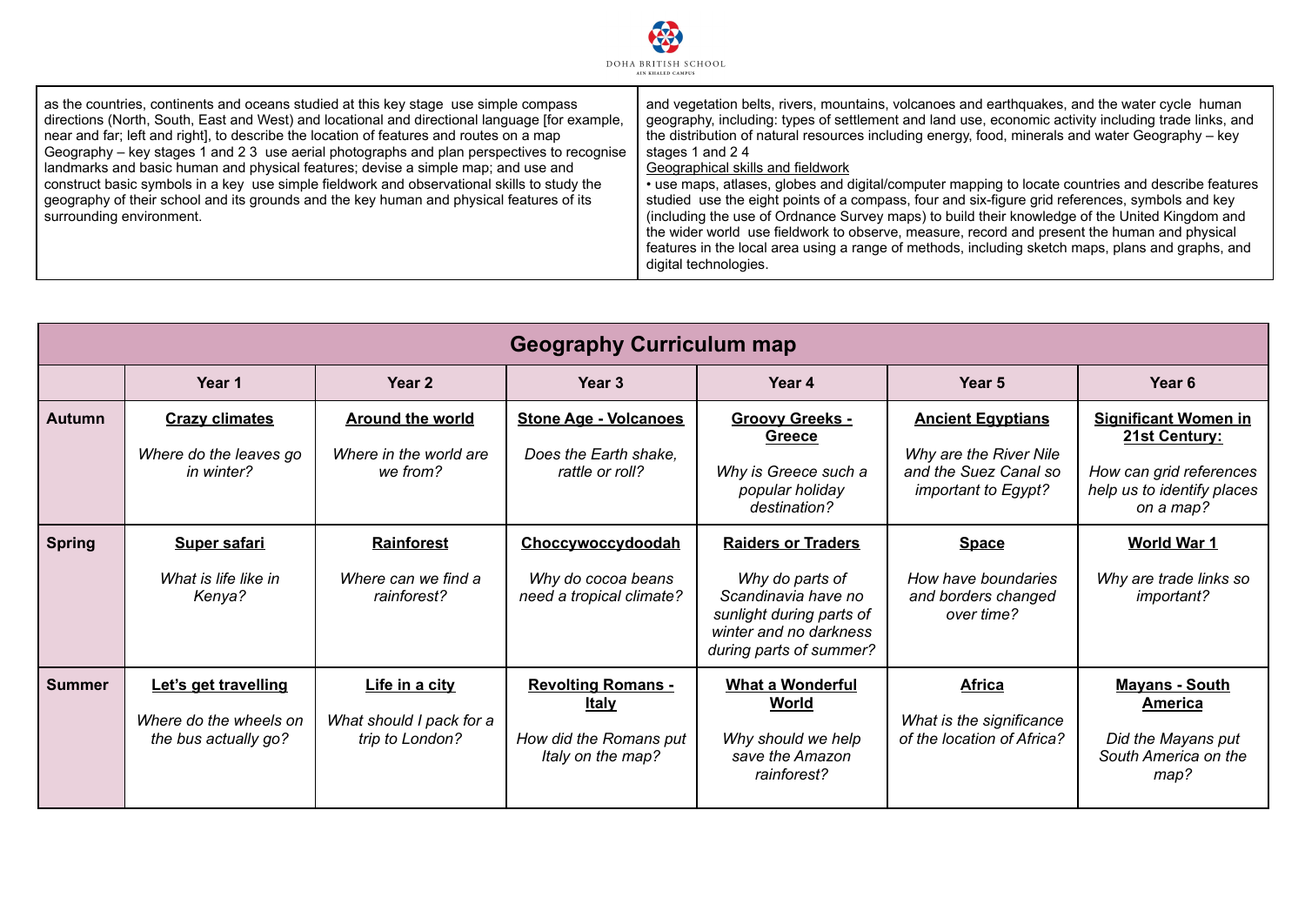

### **Key Vocabulary**

| Whole school vocab |  |
|--------------------|--|
|--------------------|--|

- Equator
- North pole
- South Pole
- Environment
- Physical/human geography
- **Compass** ● North
- South
- East

●

Harbour

● West

- Urban/rural
- Import/export ●
- Native/indigenous ● Natural/man-made
- Longitude/latitude
- Vegetation
	- **Trade**
- **。 Tourist**
- Continent
- - Sustainability
- ●
- Distance S c ale
- Pollution
- Survey

● Irrigation

●

●

- Questionnaire
- $\bullet$ Ordnance Survey ( O S ) m a p s
- Location
- A e rial vie w
- Northern/Southern Hemisphere
- 4/6 figure grid reference
	- Migrate
- Ordnance survey
- 
- $\bullet$ Greenwich/Prime
- ●
- Deforestation
- ●
- Climate zones
- Vegetation belts
- Conservation
- Subterranean
- **Ye a r 1 Ye a r 2 Ye a r 3 Ye a r 4 Ye a r 5 Ye a r 6** ● Near ● F a r ● L e ft ● **Right** ● B uildin g ● Plan ● Glo b e ● Journey ● **Travel** ● Town ● Village • Transport ● Lorry ● Bus **●** Car ● Seasons ● **Junction**  $\bullet$ Wid e ● Narrow ● Farm ● Local • Distant ● Address ● Route ● Landscape ● Environment ● **England** ● Scotland ● Northern Ireland ● W ale s  $\bullet$ Semi detached ● **Terraced** ● Cit y ● B e a c h ● Forest ● Desert ● Ocean  $\bullet$ Coast ● **Cliff** ● Hill • River ● Vegetation ● Port ● Settlement ● Community ● Landscape ● Fieldwork ● Sketch ● Longitude ● Latitude ● Vegetation ● Weathering **●** Erosion ● Tectonic plates ● M a g m a ● Peat ● L o a m ● Cla y ● Factory • Industry ● Climate zone ● **Tropical** • Canopy (trees) ● **Greenhouse** ● Polytunnel • Intensive farming **。** A r a ble f a r min g ● Market gardening ● Mixed farming ● Organic farming ● Grid reference ● Satellite **。** Settlement patterns • Inland ● Contour ● **Hydroponics** ● Allotment ● Distribution ● Natural disaster ● Ox-bow lake ● H u mid ● Coastal • Evaporation ● Precipitation ● Condensation ● **Tributary** ● Vegetation belts ● D elt a ● Meander ● Sea level Water cycle Arid Evaporation ● Precipitation ● Condensatio n ● Settlement ● Excursion ● Population ● Development ● Grid reference ● Terrain ● Contour lines ● S c ale ● **Deposition** ● **Transportation** ● Source ● Products • Industrial ● ● **Disperse** ● ● S y m b ols ● Land use ● Congestion ● Naturalised • Immigrant ● Survey Meridian Tim e z o n e R e n e w a ble ● Bio m e s ● ● Export • Import ● Equatorial

●

Productivity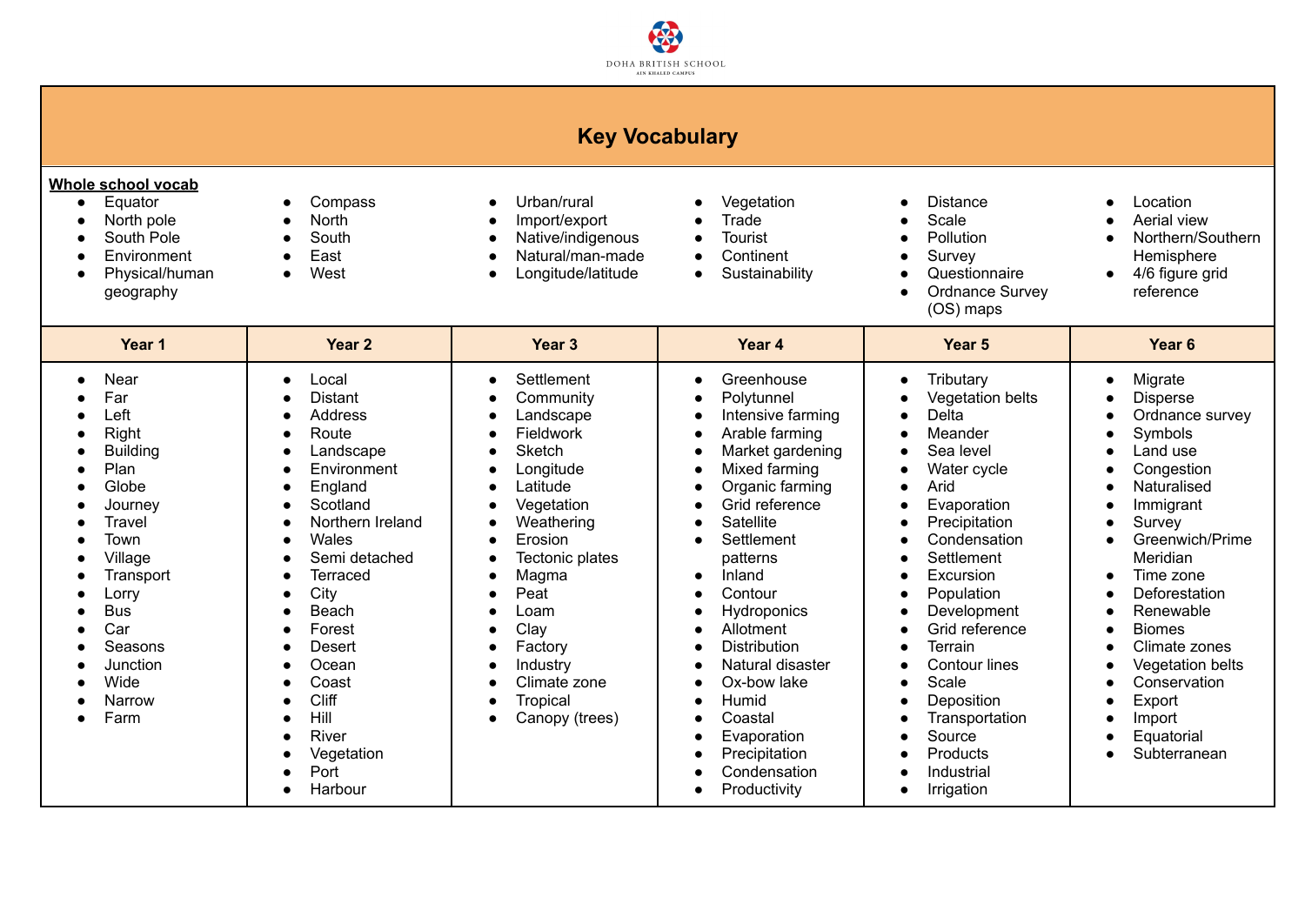

# **Knowledge Overview**

|               | Year 1                                                                                                                                                                                                                              | Year <sub>2</sub>                                                                                                                                                                                                                                     | Year <sub>3</sub>                                                                                                                                                                            | Year 4                                                                                                                                                                                                                                 | Year <sub>5</sub>                                                                                                                                                                                                          | Year <sub>6</sub>                                                                                                                                                                                                                           |
|---------------|-------------------------------------------------------------------------------------------------------------------------------------------------------------------------------------------------------------------------------------|-------------------------------------------------------------------------------------------------------------------------------------------------------------------------------------------------------------------------------------------------------|----------------------------------------------------------------------------------------------------------------------------------------------------------------------------------------------|----------------------------------------------------------------------------------------------------------------------------------------------------------------------------------------------------------------------------------------|----------------------------------------------------------------------------------------------------------------------------------------------------------------------------------------------------------------------------|---------------------------------------------------------------------------------------------------------------------------------------------------------------------------------------------------------------------------------------------|
| <b>Autumn</b> | <b>Crazy climates:</b><br>What will be assessed?<br><b>Differences</b><br>$\bullet$<br>between hot and<br>cold places<br>Four countries of<br>the UK<br>Changes in<br>$\bullet$<br>seasons                                          | Around the world:<br>What will be assessed?<br>Name continents<br>$\bullet$<br>and four oceans<br>Locate countries<br>$\bullet$<br>on a map<br>Explore physical<br>$\bullet$<br>and human<br>features of<br>different European<br>countries           | <b>Stone Age:</b><br>What will be assessed?<br>Formation of<br>$\bullet$<br>volcanoes<br>Life in volcanic<br>eras<br>Tectonic plates &<br>$\bullet$<br>ring of fire                          | <b>Groovy Greeks:</b><br>What will be assessed?<br>Mountains in<br>$\bullet$<br>Greece - Pindus<br>Mountain Range<br>Locate different<br>$\bullet$<br>hemispheres<br>Landforms and<br>coastline                                        | <b>Ancient Egyptians:</b><br>What will be assessed?<br>Trade links<br>Human and<br>physical features<br>of the Nile Delta<br>Collect and<br>analyse statistics<br>Journey along the<br><b>River Nile</b>                   | <b>Significant Women in 21st</b><br><b>Century - Map skills:</b><br>What will be assessed?<br>6 Figure grid<br>$\bullet$<br>references<br>Lines of latitude,<br>map symbols,<br>contours & scale<br>Orienteering<br>$\bullet$<br>across DBS |
| <b>Spring</b> | Super safari:<br>What will be assessed?<br>Find the equator<br>$\bullet$<br>Key features of<br>Kenva<br>Compare Kenya<br>(or a city in the UK)<br>and Qatar<br>Use compass<br>$\bullet$<br>directions<br>Locate the 7<br>continents | Rainforest:<br>What will be assessed?<br>Find equator and<br>$\bullet$<br>poles using a map<br>or atlas<br>Human & physical<br>$\bullet$<br>features<br>How to protect the<br>$\bullet$<br>rainforest<br>Compare desert to<br>$\bullet$<br>rainforest | Choccvwoccvdoodah:<br>What will be assessed?<br>Pod to product<br>$\bullet$<br>Where and how<br>cocoa beans grow<br>Cocoa farmer<br>$\bullet$<br>comparisons                                 | <b>Raiders or Traders:</b><br>What will be assessed?<br>Locating<br>$\bullet$<br>Scandinavia<br><b>Physical features</b><br>$\bullet$<br>(fjords)<br>Compare<br>$\bullet$<br>Scandinavia and<br>Qatar                                  | Space:<br>What will be assessed?<br>Time zones<br>Topographical<br>features &<br>land-use<br>Reasons for<br>changes in<br>locations                                                                                        | World War 1:<br>What will be assessed?<br>Identify countries<br>$\bullet$<br>that took part in<br>WW1 on a map<br>Human and<br>physical<br>geography of the<br>Commonwealth<br>Trade links - the<br>sun never set on<br>the British Empire? |
| <b>Summer</b> | Lets get travelling:<br>What will be assessed?<br>Name cities in the<br>$\bullet$<br><b>UK</b><br>Describe their<br>locality<br>Make a simple<br>map<br>Make and follow<br>maps<br>Study aerial views<br>of school                  | Life in a city:<br>What will be assessed?<br>Compare Doha &<br>$\bullet$<br>Edinburgh<br>Four points of a<br>$\bullet$<br>compass<br>Use simple grid<br>$\bullet$<br>references<br>Identify features<br>$\bullet$<br>and landmarks                    | <b>Romans:</b><br>What will be assessed?<br>Physical & human<br>$\bullet$<br>features of Italy<br>Landmarks and<br>culture in Italy<br>Comparison<br>$\bullet$<br>between Qatar and<br>Italy | <b>What a Wonderful</b><br>world:<br>What will be assessed?<br>Longitude and<br>$\bullet$<br>Latitude<br>Global warming &<br>climate change<br>Coral Bleaching<br>$\bullet$<br><b>World Environment</b><br>$\bullet$<br>Day (5th June) | <b>Africa</b><br>What will be assessed?<br>Countries in Africa<br>Many countries<br>have influenced<br>Africa over time<br>during the<br>colonization era<br>Why is Africa<br>viewed as a<br>continent in need<br>of help? | <b>Mavans: South America</b><br>What will be assessed?<br>Identify the<br>$\bullet$<br>different countries<br>in South America<br>Climate/ seasons<br>Cross sectional<br>diagrams of the<br>Andes Mountain<br>range<br>Trade links          |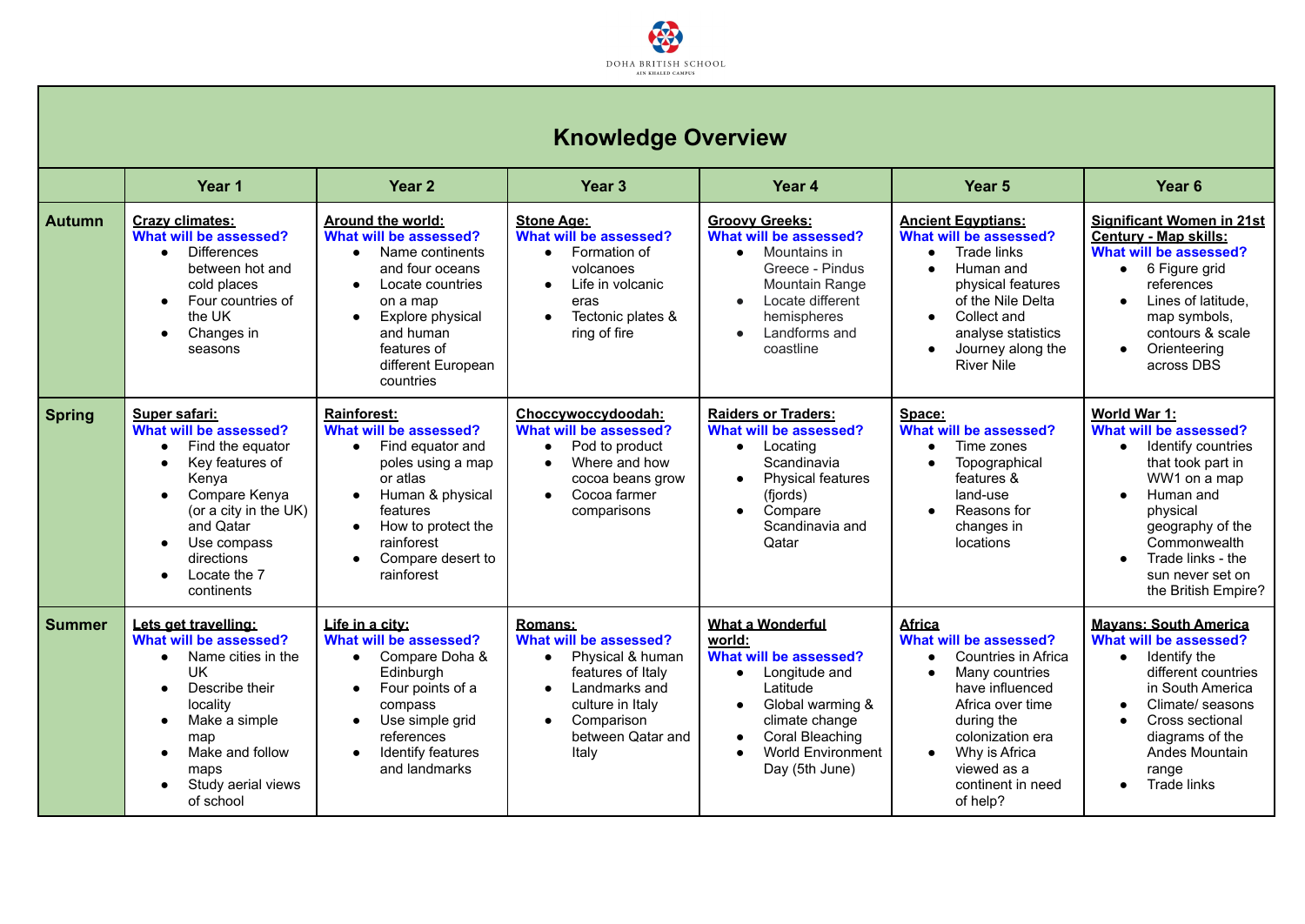

|                   | <b>Locational &amp; Place Knowledge</b>                                                                                                                                                                                                                                                                                                                                                                                                                                                                                                                                                                                                                                                                                                                                                                                      | <b>Human &amp; Physical Geography</b>                                                                                                                                                                                                                                                                                                                                                                                                                                                                                                                                                                                                                                                                                            | <b>Fieldwork</b>                                                                                                                                                                                                                                                                                                                                                                                                                                                                                                                                                                                                                                                                                      |  |
|-------------------|------------------------------------------------------------------------------------------------------------------------------------------------------------------------------------------------------------------------------------------------------------------------------------------------------------------------------------------------------------------------------------------------------------------------------------------------------------------------------------------------------------------------------------------------------------------------------------------------------------------------------------------------------------------------------------------------------------------------------------------------------------------------------------------------------------------------------|----------------------------------------------------------------------------------------------------------------------------------------------------------------------------------------------------------------------------------------------------------------------------------------------------------------------------------------------------------------------------------------------------------------------------------------------------------------------------------------------------------------------------------------------------------------------------------------------------------------------------------------------------------------------------------------------------------------------------------|-------------------------------------------------------------------------------------------------------------------------------------------------------------------------------------------------------------------------------------------------------------------------------------------------------------------------------------------------------------------------------------------------------------------------------------------------------------------------------------------------------------------------------------------------------------------------------------------------------------------------------------------------------------------------------------------------------|--|
| Year 1            | Name and locate the four countries making up the British<br>$\bullet$<br>Isles, with their capital cities.<br>Name the surrounding seas of the United Kingdom.<br>$\bullet$<br>Talk about the main features of each of the four countries that<br>$\bullet$<br>make up the United Kingdom.<br>Recognise similarities and differences of geographical<br>features in my own immediate environment.<br>Compare Qatar with a contrasting place in the UK.<br>Identify the key features of a location in order to say whether it<br>is a city, town, village, coastal or rural area.                                                                                                                                                                                                                                             | Compare and contrast the human and physical features of two<br>British localities, including how the use of land differs in each<br>locality.<br>Comparing and Contrasting a farm with the seaside.<br>$\bullet$<br>Talk about weather in the UK, what happens in different seasons<br>and how weather changes on a daily basis.<br>Use geographical vocabulary such as beach, coast, forest, hill,<br>mountain, sea, river, weather, city, town, village, factory, farm,<br>house, office shop to refer to the physical and human features of<br>places studied.                                                                                                                                                                | Use maps, atlases, globes and digital/computer mapping (Google<br>Earth) to locate countries and cities.<br>Use aerial images to recognise landmarks and basic physical<br>$\bullet$<br>features.<br>Use simple fieldwork to observe, measure and record the human and<br>$\bullet$<br>physical features in the local area.<br>Use a simple key to recognise physical or human features on a map.<br>Create a simple map of my local environment.                                                                                                                                                                                                                                                     |  |
| Year <sub>2</sub> | Locate and name the continents on a World Map and label<br>$\bullet$<br>the five oceans.<br>Name, locate and identify the characteristics of the four<br>$\bullet$<br>countries and capital cities of the United Kingdom and its<br>surrounding seas.<br>Compare a local City/town in England with a contrasting city<br>$\bullet$<br>in a different country.<br>Identify the key features of a location in order to say whether it<br>is a city, town, village, coastal or rural area?                                                                                                                                                                                                                                                                                                                                      | Ask and answer geographical questions such as: What is this<br>$\bullet$<br>place like? What or who will I see in this place? What do people<br>do in this place?<br>Talk about hot and cold parts of the world, discussing in relation<br>to the equator and the North/South Poles.<br>Compare and contrast the human and physical features of a<br>British locality with a nonEuropean locality, including land use<br>differences.<br>Use geographical vocabulary such as beach, coast, forest, hill,<br>mountain, ocean, river, soil, valley, vegetation, season, weather,<br>city, town, village, factory, farm, house, office, shop, port and<br>harbour to refer to the physical and human features of places<br>studied. | Use maps, atlases, globes and digital/computer mapping (Google<br>$\bullet$<br>Earth) to locate countries and describe features studied.<br>Learn and use the four points of a compass to describe the location of<br>features on a map.<br>Use locational and directional language such as: near, far, left, right to<br>describe the location of features on a map.<br>Devise a simple map, and use and construct basic symbols in a key.<br>Use simple grid references? (A1, B1)                                                                                                                                                                                                                   |  |
| Year <sub>3</sub> | Locate and name the continents on a World Map.<br>Locate geographical regions and their identifying human and<br>physical characteristics, including hills, mountains, cities,<br>rivers, key topographical features and land-use patterns, and<br>understand how some of these aspects have changed over<br>time.<br>Name and locate some countries of Europe.<br>Compare geographical regions and their identifying human<br>and physical characteristics, including hills, mountains, cities,<br>rivers, key topographical features and land-use.<br>Identify the main physical and human characteristics of the<br>countries of Europe.                                                                                                                                                                                  | Ask and answer geographical questions about the physical and<br>human characteristics of a location.<br>Describe key aspects of physical geography, including rivers,<br>mountains, volcanoes and earthquakes of an area in the United<br>Kingdom and an area in a European country.<br>Describe key aspects of human geography including settlements<br>$\bullet$<br>and land use of an area in the United Kingdom and an area in a<br>European country.                                                                                                                                                                                                                                                                        | Use maps, atlases, globes and digital/computer mapping (Google<br>Earth) to locate countries and describe features studied.<br>Use locational and directional language such as: near, far, left, right to<br>describe the location of features on a map.<br>Use fieldwork to observe and record the human and physical features<br>$\bullet$<br>in the local area using a range of methods including sketch maps,<br>plans, graphs and digital technologies.<br>Use the eight points of a compass, simple grid references, symbols<br>$\bullet$<br>and keys to communicate knowledge of the United Kingdom and the<br>wider world.<br>Create maps of locations identifying some features using a key. |  |
| Year 4            | Locate geographical regions and their identifying human and<br>physical characteristics, including hills, mountains, cities,<br>rivers, key topographical features and land-use patterns, and<br>understand how some of these aspects have changed over<br>time.<br>Name and locate the countries of Europe.<br>Name, locate and describe some of the features of: the<br>$\bullet$<br>Equator, Northern Hemisphere, Southern Hemisphere, the<br>Tropics of Cancer and Capricorn, Arctic and Antarctic Circles<br>and date and time zones.<br>Compare geographical regions and their identifying human<br>$\bullet$<br>and physical characteristics, including hills, mountains, cities,<br>rivers, key topographical features and land-use patterns, and<br>understand how some of these aspects have changed over<br>time. | Ask and answer geographical questions about the physical and<br>$\bullet$<br>human characteristics of a location.<br>Describe key aspects of physical geography, including rivers,<br>mountains, volcanoes, earthquakes and the water cycle.<br>Describe key aspects of human geography including settlements<br>and land use?                                                                                                                                                                                                                                                                                                                                                                                                   | Use maps, atlases and digital/computer mapping to locate countries<br>$\bullet$<br>and describe features.<br>Use fieldwork to observe and record the human and physical features<br>in the local area using a range of methods including sketch maps.<br>plans, graphs and digital technologies.<br>Use a range of resources to identify the key physical and human<br>$\bullet$<br>features of a location.<br>Use the eight points of a compass, four-figure grid references,<br>$\bullet$<br>symbols and keys to communicate knowledge of the United Kingdom<br>and the wider world.<br>Create maps of locations identifying some features using a key.                                             |  |